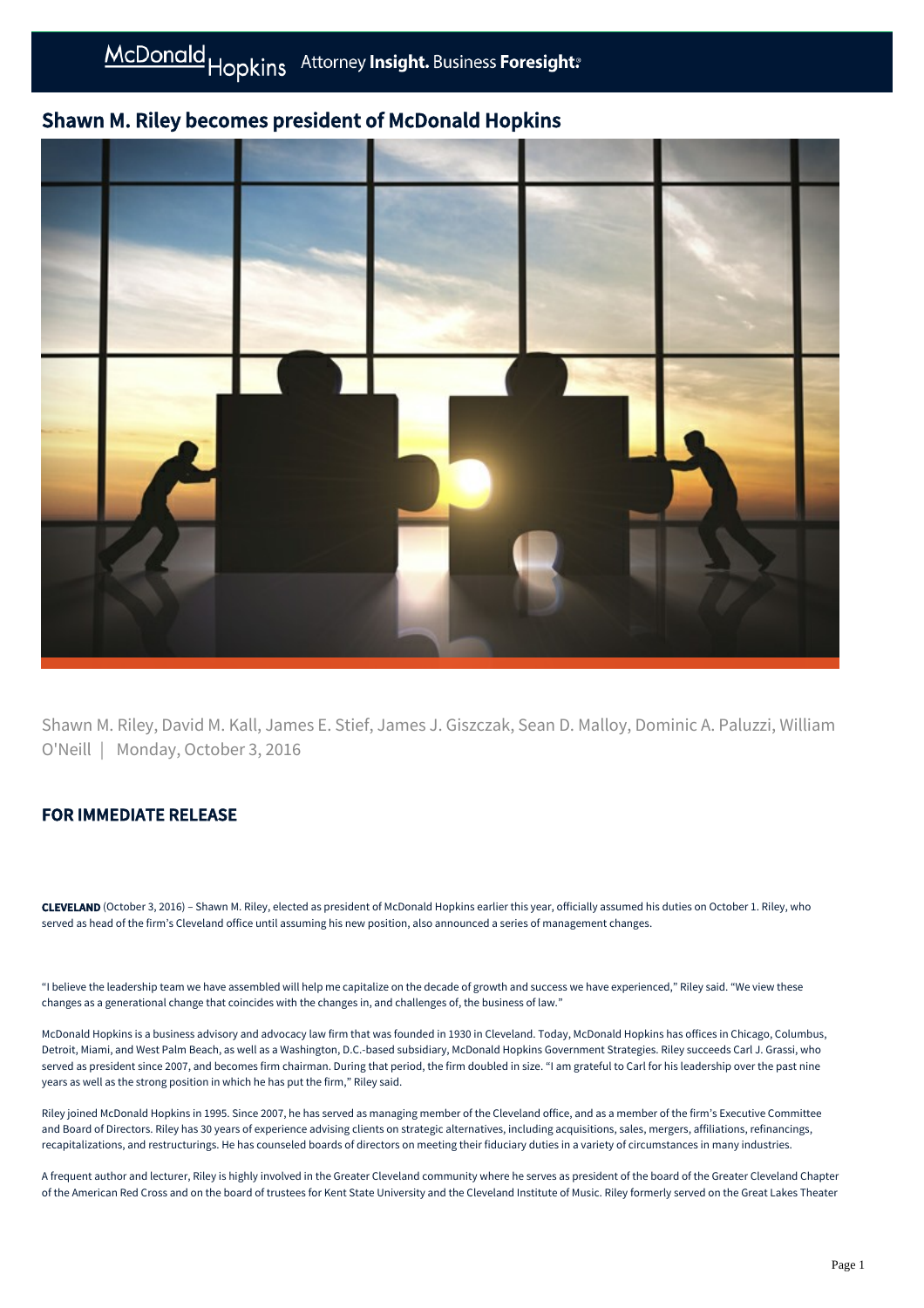## **Shawn M. Riley becomes president of McDonald Hopkins**

Festival board. He was a member of the Cuyahoga County Charter Review Commission and is a graduate of Leadership Cleveland, class of 2012. From 2011 to 2015, Riley served as mayor of the Village of Gates Mills, Ohio.

In addition to Riley assuming his new role as president, six members at McDonald Hopkins are taking on new leadership roles. "This announcement is part of our strategic and succession planning process," Riley said. "All of these attorneys will be highly valued members of the leadership team."

David M. Kall (Cleveland) becomes managing member of the Cleveland office, which has 180 attorneys and other personnel. He is also vice chair of the Tax and Benefits Department and chair of the Capital Markets and Multistate Tax Practice Groups.

James E. Stief (Cleveland) becomes chair, Business Law Department after serving as vice chair since November 2014. He is also chair of the Commercial Finance Practice Group.

James J. Giszczak (Detroit) becomes chair, Litigation Department, where he has served as vice chair since November 2014. He is also co-chair of the Data Privacy and Cybersecurity Practice Group.

Michelle F. Kantor (Chicago) becomes chair, Federal Government Contracting and Procurement Practice Group.

Sean D. Malloy (Cleveland) becomes chair, Business Restructuring Department after serving as vice chair since November 2014.

Benjamin D. Panter (Chicago) becomes chair, Executive Compensation and Governance Practice Group.

**Dominic A. Paluzzi** (Detroit) becomes co-chair, Data Privacy and Cybersecurity Practice Group.

William J. O'Neill (Cleveland) becomes general counsel after serving as chair of the Litigation Department for 17 years.

## About McDonald Hopkins

Founded in 1930, McDonald Hopkins is a business advisory and advocacy law firm with locations in Chicago, Cleveland, Columbus, Detroit, Miami, and West Palm Beach. With more than 50 service and industry teams, we have the expertise and knowledge to meet the growing number of legal and business challenges our clients face. Our subsidiary, McDonald Hopkins Government Strategies LLC, is based in Washington, D.C. McDonald Hopkins Government Strategies is not a law firm and does not provide legal services. For more information about McDonald Hopkins, visit mcdonaldhopkins.com.

###

Media Contact Deborah Kelm 216.348.5733 dkelm@mcdonaldhopkins.com



**[Shawn M. Riley](https://mcdonaldhopkins.com/Team/Attorney/s/Shawn-Riley)**



**[David M. Kall](https://mcdonaldhopkins.com/Team/Attorney/d/David-Kall)**



**[James E. Stief](https://mcdonaldhopkins.com/Team/Attorney/j/James-Stief)**



**[James J. Giszczak](https://mcdonaldhopkins.com/Team/Attorney/j/James-Giszczak)**